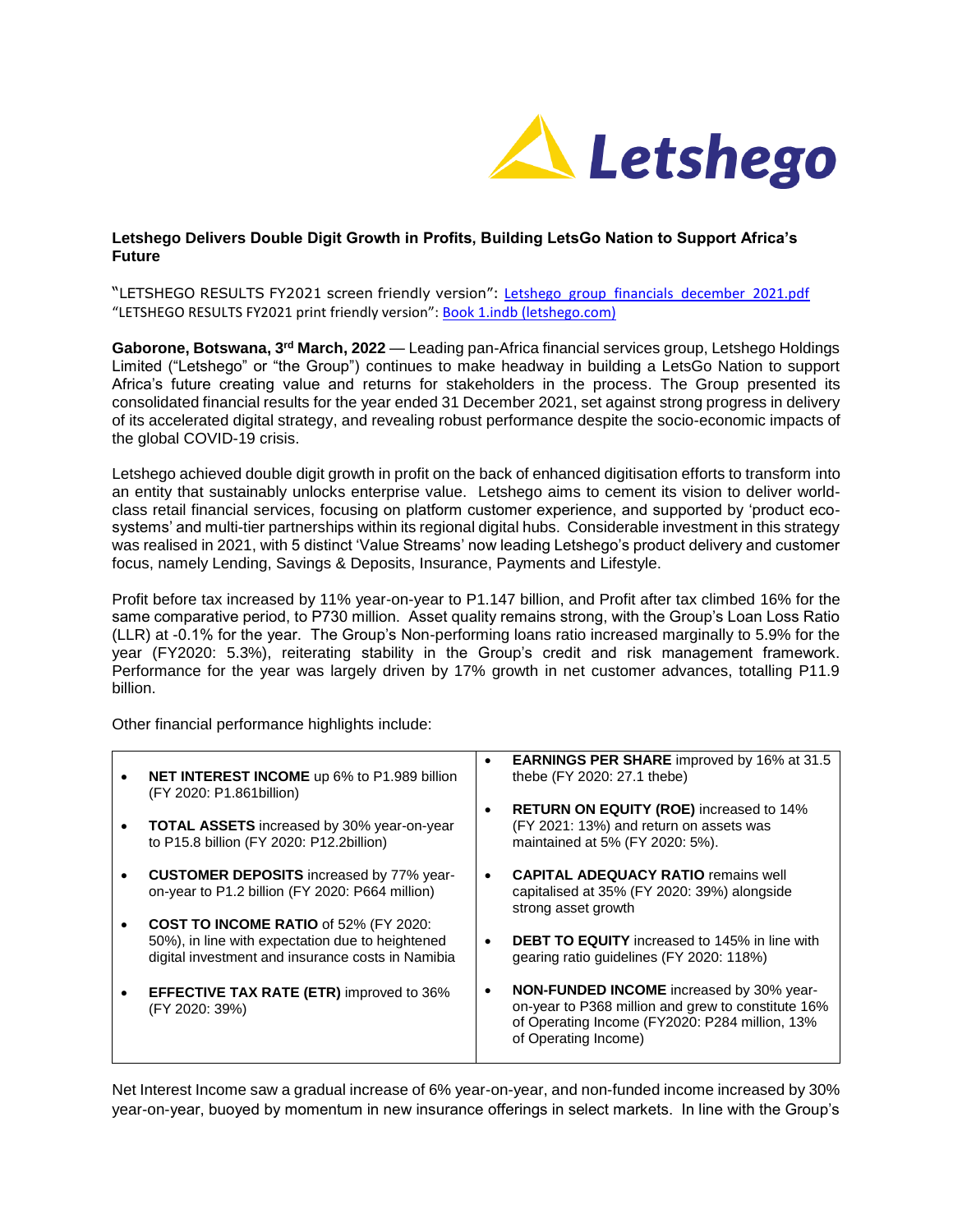commitment to spurring focused investment, the Group's operating expenses grew 13% year-on-year. Investment is expected to increase further in the 2022 financial year.

Within the Group's lending value stream, Letshego achieved double digit growth in its Deduction at Source portfolio of 14% (FY2021: P10.5 billion). Profitability in Deduction at Source remains positive, buoyed by digital and system enhancements. The year saw slower growth in the Micro & Small Entrepreneur portfolio increasing in value by 7% to P859million (FY 2020: P806million), while the Mass Mobile Loans portfolio enjoyed stronger performance, with growth more than doubling in value to P568 million (FY 2020: P231 million).

2021 saw the commencement of Letshego's second phase (the customer phase) of its 6-2-5 strategic execution roadmap, 'Plan 2'. The second phase will run for two years and is characterised by focused investment into deepening investment and differentiating digital and tech enhancements. This is with a view towards spurring momentum in end-to-end automation of processes, systems and platforms, while securing strategic milestone in platforms and products that enable a step change in tangible value for new and potential customers. In the first half of the year, Letshego went live with its LetsGo Digital Mall in 10 markets, following successful pilots in Botswana and Nigeria. This unifying platform increases customer access across multiple channels including web, USSD, WhatsApp and mobile, enabling Letshego to build and evolve the platform towards its ambition of creating a company with an inclusive one-stop portal not only for Letshego products, saving, payments, loans and lifestyle solutions, but also enabling access to everyday facilities such as mobile data and airtime, municipal service payments, all in a secured environment.

**Enos Banda, Group Board Chairman,** said, *"While Letshego leverages tech and digital advancements to improve our delivery and support for customers across Africa, we are also taking responsible steps to balance the evolution of our operations with the application of solid governance and world-class risk management frameworks. We aim to be a force for good, in structuring and creating solutions that achieve a measurable social impact to more communities, including low cost, low value payments, Affordable Housing and simple Lifestyle Insurance. We are building a #LetsGoNation to support Africa's future."* 

Since launching the LetsGo Digital Mall, Letshego's regional subsidiaries are focusing their local campaigns to register both existing and potential customers. At the end of 2021, just over 93,000 Enterprise Active Customers (EAC) had registered on the Mall and loan applications submitted via digital channels increased to 78% by the end of the reporting period (End Dec 2020: 69%). At the time of going to press, the Group has already tripled this figure to registering more than 300,000 Enterprise Active Customers as at 3 March 2022. Letshego is on track to achieve 1 million EAC's by end of 2022. Enterprise Value is also expected to gain momentum with the ongoing addition of new products to the Mall, as well as the launch of flagship programmatic social impact solutions (including Affordable Housing, Agriculture, Education and Health).

Letshego's most vulnerable product segment in pandemic conditions remains its marginal portfolio of Micro and Small Entrepreneurs (MSE), comprising 8% of the Group's total portfolio. Recovery of this segment remained gradual through the year following intermittent pandemic containment measures that prevailed across select countries in 2021. The Group's Deduction at Source portfolio remained resilient with public sector jobs largely unaffected despite pandemic conditions. In an effort to mitigate risks associated with unpredictable pandemic environments, the Group is prudent in curtailing new loan growth in higher risk segments and geographies, while prioritising portfolio remediation and collection efforts.

2021 was a milestone year for Letshego's Savings and Deposit segment, crossing the P1 billion mark in portfolio value, and increasing 77% year-on-year to P1.2 billion (FY2020: P664 million). Operational efficiencies over the period saw the segment reduce its costs by 100 basis points, with final quarter on quarter growth measuring the highest trajectory at 14% growth.

Deposit mobilisation remains a priority for the Group, evidenced by increased deposit customer numbers growth of 17% to 722 921 (FY 2020: 619 481). Focused initiatives to grow the deposit base in 2022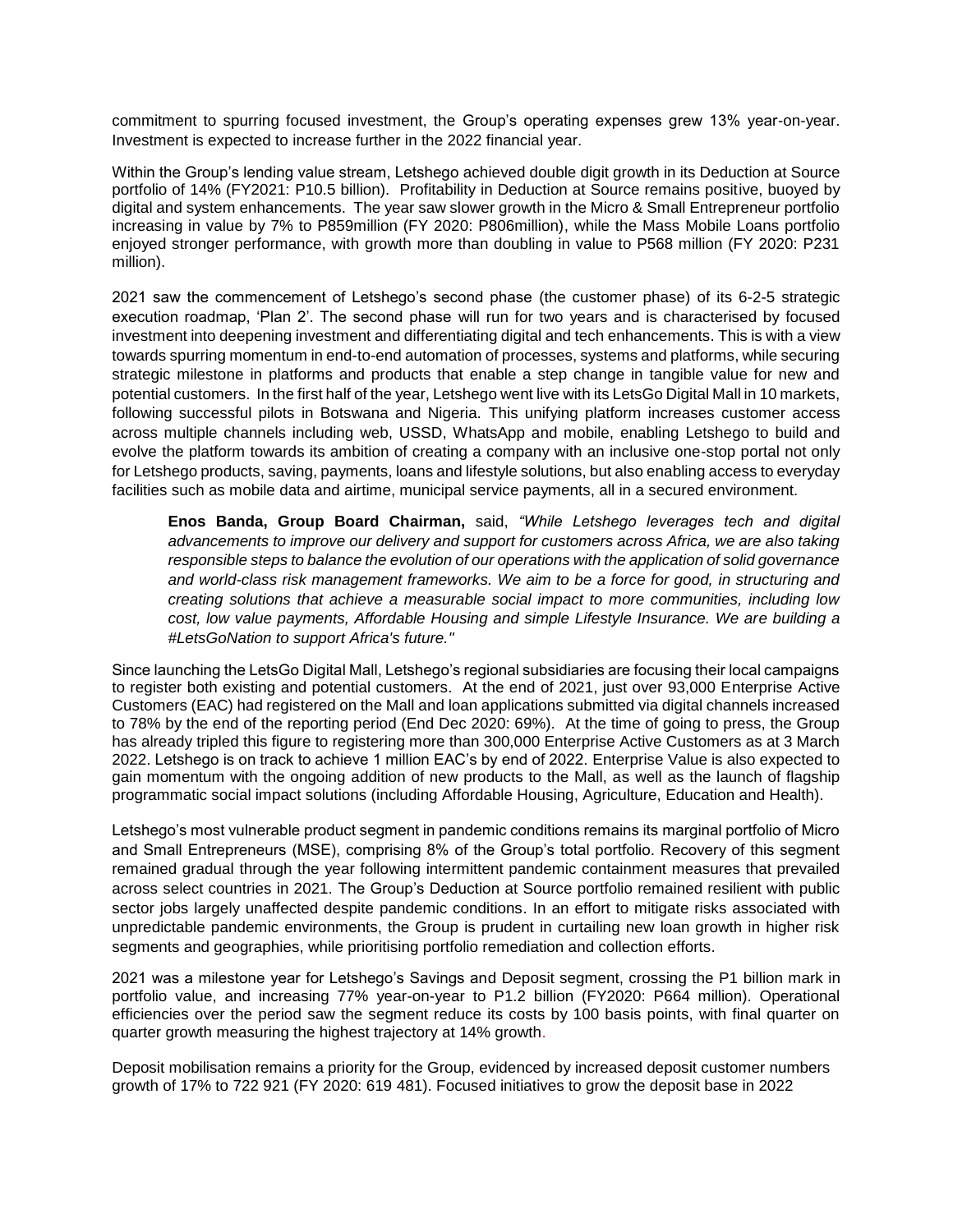include digitalising micro-saving solutions, salary domiciliation, development of our LetsGoPay payment ecosystems on the digital mall and growth in strategic partnerships.

Employee costs increased by 11% year-on-year supporting the acquisition of specialist and digital skills needed to support digitalisation, risk management and the overall Transformation Strategy. Letshego remains passionate about upskilling and empowering employees, customers and members of the community with future-fit, digital skills that support sustainable financial inclusion and digital-savvy economies for Africa's long-term benefit.

**Andrew F. Okai, Group Chief Executive Officer,** said, "*Letshego's 2021 performance was sound*  with our regional team delivering double digit growth in both profit before and after tax, despite *navigating our way through an ongoing global pandemic. We are making strong progress in transforming our organisation into an entity that leverages digital and end-to-end automation to unlock significant enterprise value, not only for our customers, but also for our investors and shareholders. People remain our strongest asset as we continue to acquire and empower individuals with specialist skills to power a future-fit organisation."* 

Ongoing initiatives to increase the number of agile thinking activators across Letshego's footprint were successful in 2021, with train-the-trainer Scaled Agile Framework (SAFe) training more than 40 employees as certified practitioners. 30 cross-functional Agile Squads now support customer and new product delivery targets. Performance measurement and tracking is now tracked online, with operational productivity having increased by 15% Group-wide since introducing Agile ways of working.

Other people-first initiatives include the appointment of 131 individuals with digital and specialist skills to support delivery and ongoing strategic transformation. Other empowerment initiatives include the launch of the LetsGo Digital Mastery programme for external candidates, leadership development programmes for both Executive and Managerial employees with Gordon Institute of Business School (GIBS), McKinsey's Black Academy for 25 employees to secure global expertise, and the extension of Letshego's online digital learning portal, where all employees have access to over 4,000 globally accredited training and skill enhancing curricula. Currently, 71% of employees are learning off the Coursera platform with 45,423 learning hours logged during the year, averaging 26 hours per employee.

Letshego remains well capitalised at 35% capital adequacy ratio and has a strong liquidity position to support future business growth. The Board has resolved to pay a final dividend of 31.5 thebe.

## **ENDS.**

## **About Letshego Group**

The Letshego Group is an African multinational, first opening its doors in Botswana more than 21 years ago by offering loans to government employees. Today, the Group has over 3,000 employees comprising more than 21 nationalities, and supports public and private sector individual customers, as well as micro and small entrepreneurs. Letshego has operations in 11 sub-Saharan African markets, including Eswatini, Ghana, Kenya, Lesotho, Mozambique, Namibia, Nigeria, Rwanda, Tanzania and Uganda. Letshego Holdings Limited (the group holding company) is listed on the Botswana Stock Exchange, with additional listings including a subsidiary listing on the Namibian stock exchange, and bond listings on both the Ghana and Johannesburg Stock exchanges.

[www.letshego.com](http://www.letshego.com/) – follow us on social media #LetshegoGroup #letsgodigitalnation